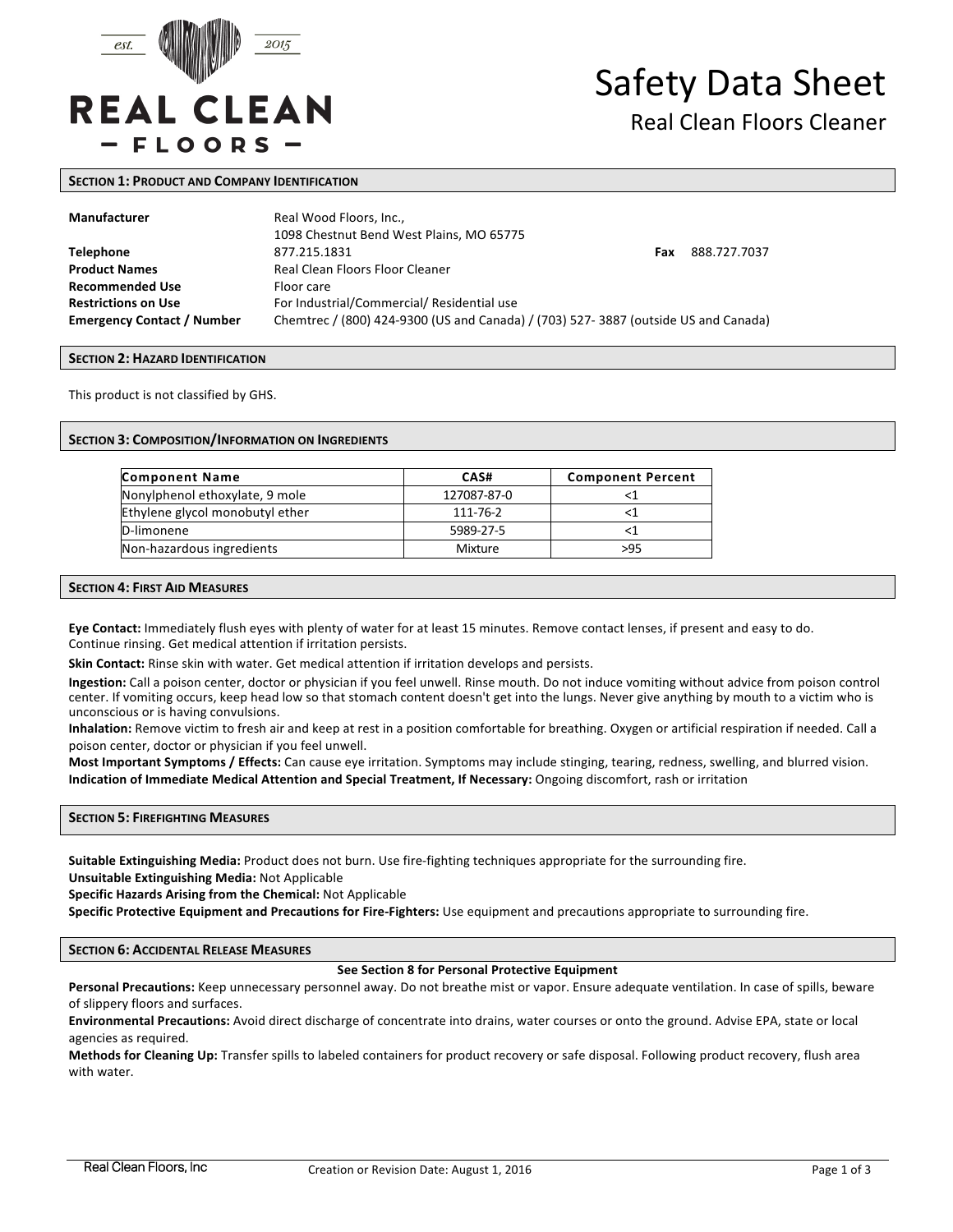# **SECTION 7: HANDLING AND STORAGE**

#### **See Section 8 for Personal Protective Equipment**

Handling: Use with adequate ventilation. Do not breathe mist or vapor. Observe good industrial hygiene practices. **Storage:** Store in a cool, dry, well-ventilated place. Keep from freezing.

## **SECTION 8: EXPOSURE CONTROL AND PERSONAL PROTECTION**

#### **Exposure Limits**

**Component Name ACGIH COMPONENT ACGIH COMPONENT** 

Not Applicable

**Engineering Controls**: Good general ventilation should be used to maintain air quality.

Eye and Face Protection: Wear safety glasses or chemical safety goggles; use face shield if splashing is possible e.g. when pouring or working with large amounts of undiluted material.

**Skin Protection:** Wear chemical resistant protective gloves to avoid repeated or prolonged contact.

Respiratory Protection: Maintain good ventilation or air flow. Use a respirator in areas where the exposure is unknown or above OSHA or **ACGIH limits.** 

#### **SECTION 9: PHYSICAL AND CHEMICAL PROPERTIES**

| <b>Appearance/Physical State</b>                                                                                                           | Clear, yellow liquid | <b>Flash Point (PMCC)</b>               | Not Applicable |  |  |
|--------------------------------------------------------------------------------------------------------------------------------------------|----------------------|-----------------------------------------|----------------|--|--|
| <b>Specific Gravity (Water=1)</b>                                                                                                          | 1.04                 | <b>Upper Flammability Limits</b>        | Not Applicable |  |  |
| Evaporation Rate (butyl acetate = 1)                                                                                                       | $<$ 1                | <b>Lower Flammability Limits</b>        | Not Applicable |  |  |
| рH                                                                                                                                         | $7.0 - 9.0$          | <b>Auto-ignition Temperature</b>        | Not Applicable |  |  |
| <b>Solubility in Water</b>                                                                                                                 | Soluble              | <b>Decomposition Temperature</b>        | Not Applicable |  |  |
| Odor                                                                                                                                       | Citrus               | Vapor Pressure (20 °C)                  | Not Determined |  |  |
| <b>Odor Threshold</b>                                                                                                                      | Not Determined       | Vapor Density (Air-=1)                  | Not Determined |  |  |
| <b>Melting/Freezing Point</b>                                                                                                              | Not Determined       | Partition Coefficient (n-octanol/water) | Not Determined |  |  |
| <b>Boiling Range</b>                                                                                                                       | Not Determined       | Viscosity (mPas, 20 °C)                 | Not Determined |  |  |
| <b>Initial Boiling Point</b>                                                                                                               | Not Determined       | <b>Critical Temperature</b>             | Not Determined |  |  |
| Note: Physical and chemical properties are provided for safety, health and environmental considerations and do not fully represent product |                      |                                         |                |  |  |
| specifications. Those should be requested separately.                                                                                      |                      |                                         |                |  |  |

#### **SECTION 10: STABILITY AND REACTIVITY**

**Reactivity:** Stable **Chemical Stability:** Stable at normal storage and use conditions **Possibility of Hazardous Reactions:** Do not occur under normal use and storage conditions **Conditions to Avoid:** None necessary under normal use and storage conditions **Incompatible Materials:** Not Applicable 

#### **SECTION 11: TOXICOLOGICAL INFORMATION**

Acute Toxicity Effects: Prolonged contact can cause skin irritation, redness or defatting. Can cause eye irritation, redness or blurred vision. Swallowing can cause abdominal irritation, nausea, vomiting and diarrhea.

**Chronic Toxicity Effects:** Acute symptoms may be aggravated.

Carcinogenicity: NTP, OSHA and IARC have not identified any carcinogenic ingredients above the statutory limit.

#### **SECTION 12: ECOLOGICAL INFORMATION**

Clean up large spills. Product components are not classified as environmentally hazardous; however, this does not exclude the possibility that large or frequent spills can have a harmful or damaging effect on the environment.

# **SECTION 13: DISPOSAL CONSIDERATIONS**

Dispose of in accordance with local, state/province, and federal environmental regulations.